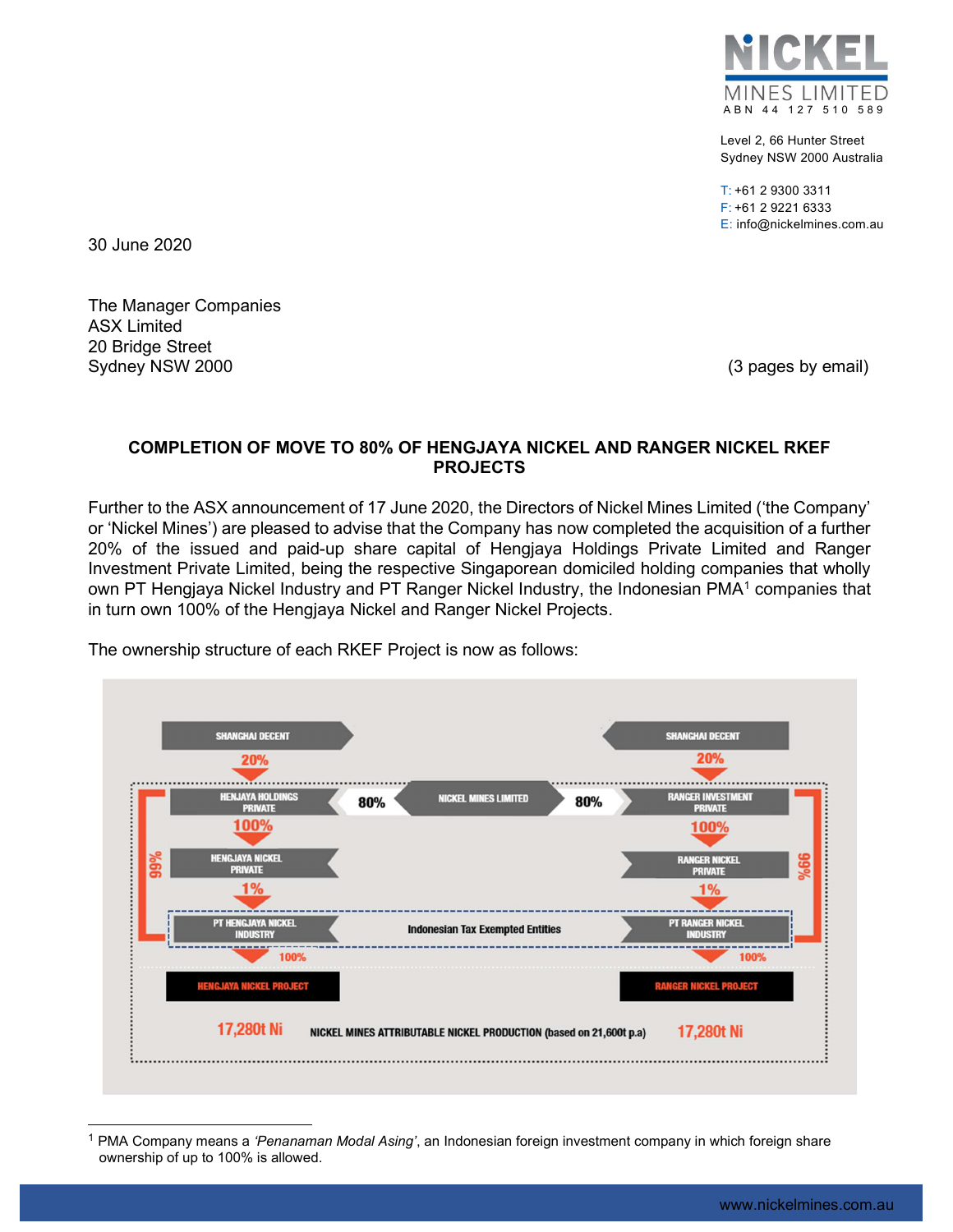The Company paid Shanghai Decent and its nominees US\$120 million for the additional 20% interest in the two Projects, plus a settlement for the 20% of the undistributed retained earnings attributable to Shanghai Decent remaining in both PT Hengjaya Nickel Industry and PT Ranger Nickel Industry to the end of April 2020. A final settlement of the undistributed retained earnings at 30 June 2020 will be made following completion of the 30 June 2020 half year financial statements.

Managing Director Justin Werner commented:

"The ownership of 80% of both the Hengjaya Nickel and Ranger Nickel RKEF Projects further highlights Nickel Mines rapid value accretive journey to becoming a globally significant low cost nickel producer in a little under 2 years from its Initial Public Offering. The move to 80% of Hengjaya Nickel and Ranger Nickel RKEF Projects will lift the Company's attributable annual nickel production and capture additional significant cashflows arising from the monthly distributions from both companies.

With a very strong balance sheet, Nickel Mines is well placed to capitalise on any future growth opportunities that may arise and weather any challenges the current global Covid-19 pandemic may present."

## For further information please contact

Justin Werner Cameron Peacock +62 813 8191 2391 +61 439 908 732

Managing Director **Investor Relations and Business Development** jwerner@nickelmines.com.au cpeacock@nickelmines.com.au

pjn10390